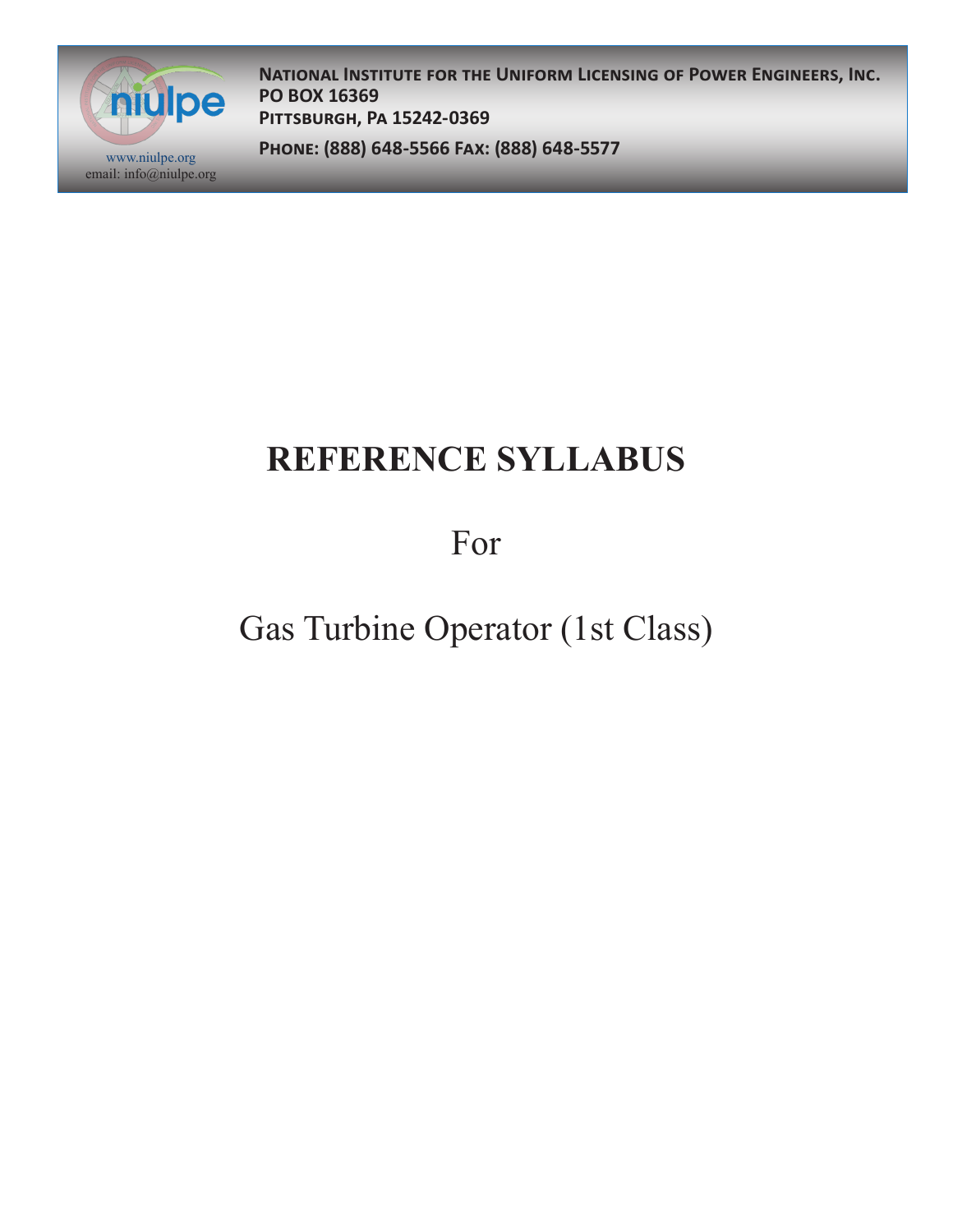

### **Gas Turbine Operator (1st Class)**

**Syllabus**

### **Introduction**

This Syllabus is intended to assist candidates studying for the Gas Turbine Operator (1st Class) Examination.

#### **Recommended Study Program:**

It is recommended that, before undertaking this examination, the candidate completes Power Engineering Course of study, offered through a recognized and approved technical institute or training provider which addresses the Syllabus Outline.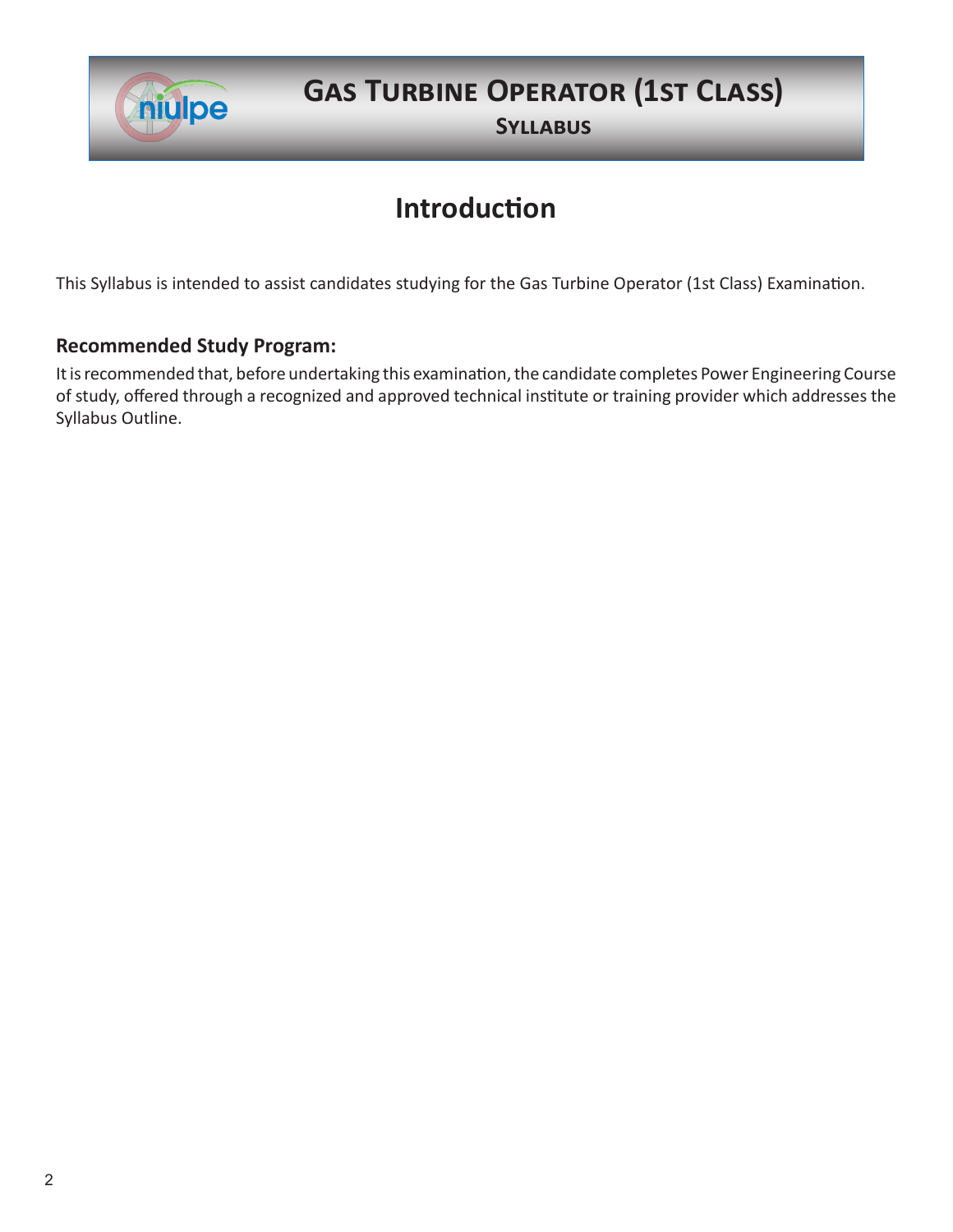

## **Gas Turbine Operator (1st Class)**

**Syllabus**

Reference Syllabus for Gas Turbine Operator (1st Class) Examination Candidates

**Topic 1 Gas Turbine Design and Auxiliaries Topic 2 Gas Turbine Operation and Control Topic 3 Lubrication Topic 4 Piping Topic 5 Rotating Equipment Maintenance Topic 6 Rotating Equipment Monitoring**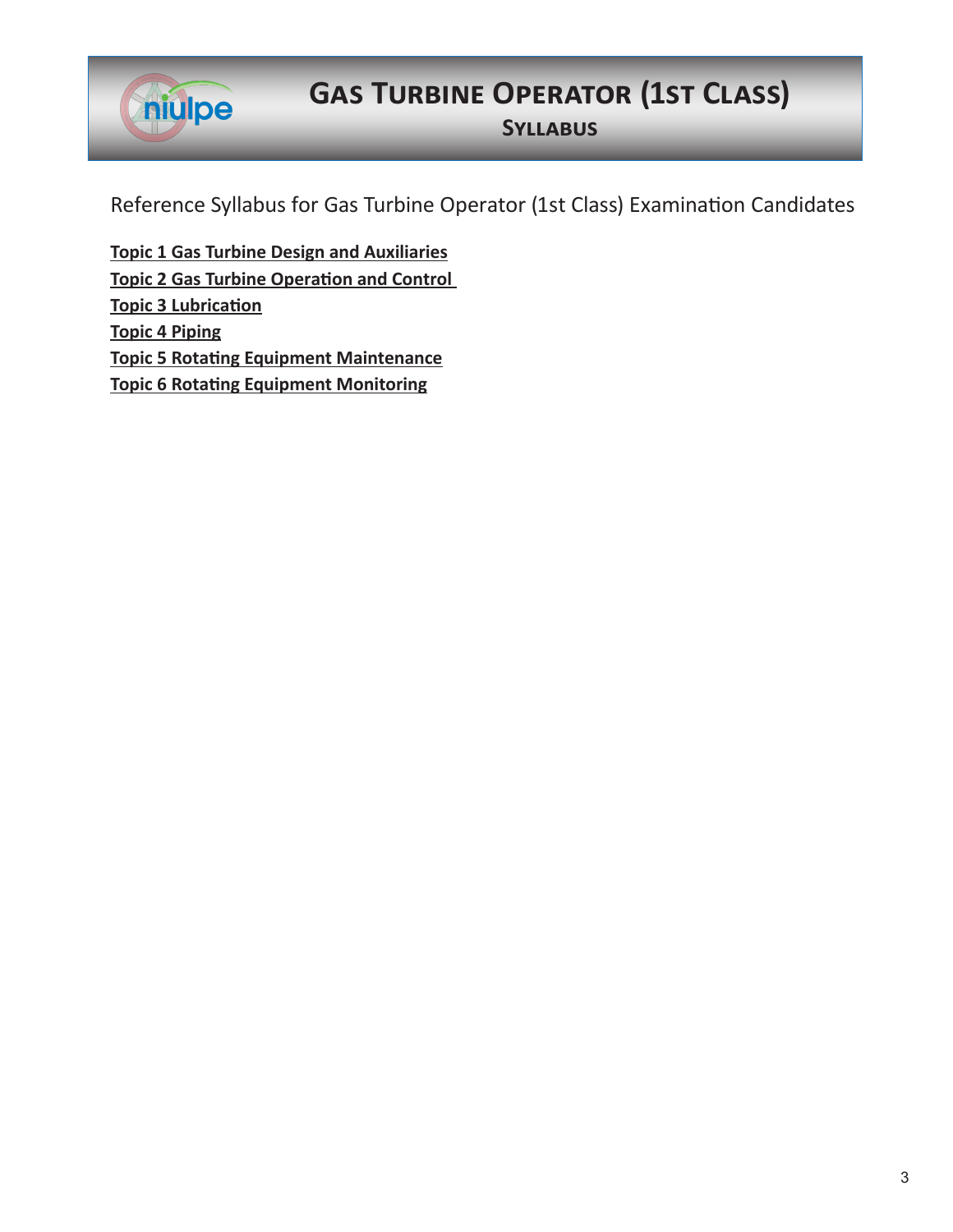

**National Institute for the Uniform Licensing of Power Engineers, Inc. PO BOX 16369 Pittsburgh, Pa 15242-0369**

**Phone: (888) 648-5566 Fax: (888) 648-5577** www.niulpe.org

# **REFERENCE SYLLABUS**

For

## Gas Turbine Operator (2nd Class)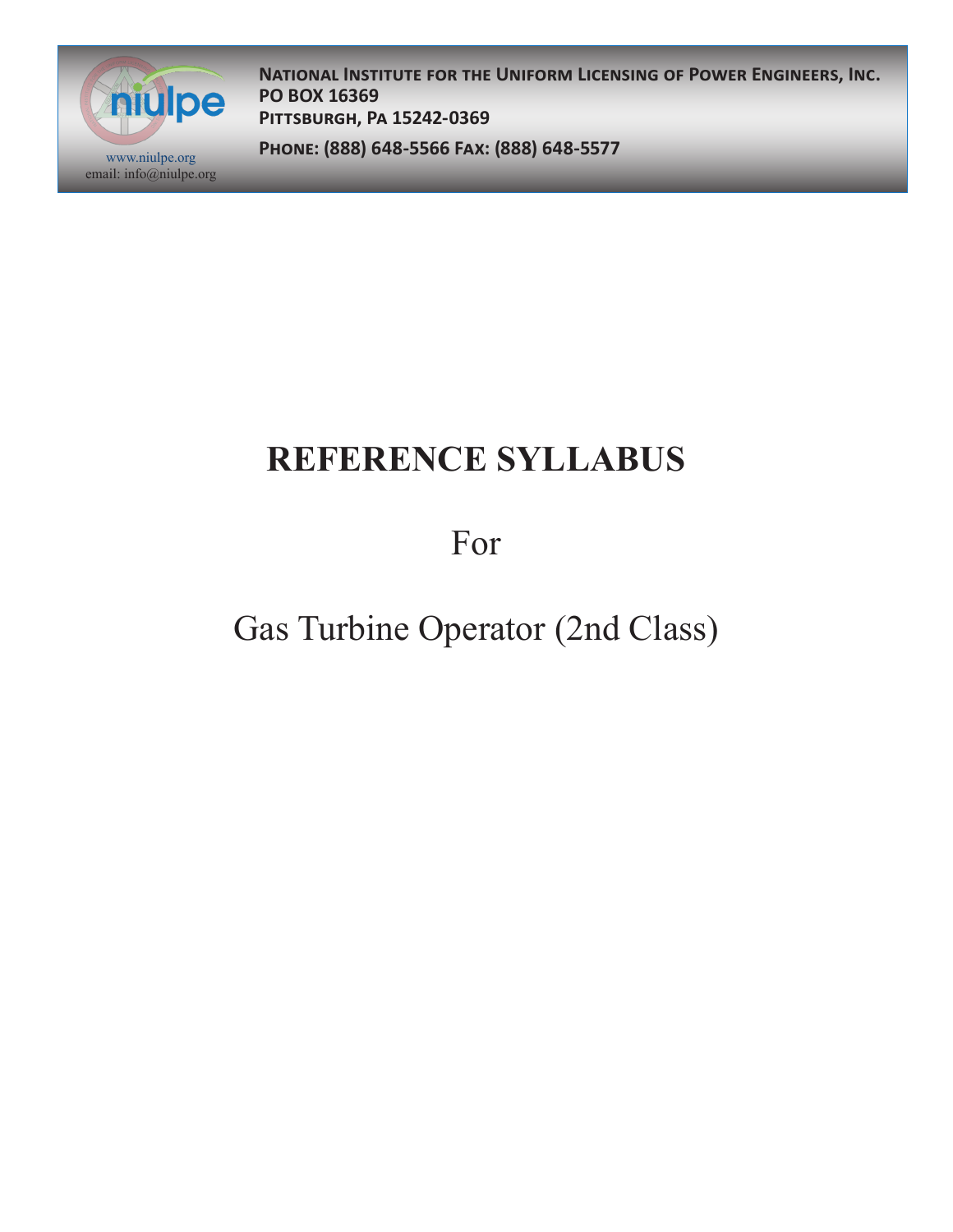

### **Gas Turbine Operator (2nd Class)**

**Syllabus**

### **Introduction**

This Syllabus is intended to assist candidates studying for the Gas Turbine Operator (2nd Class) Examination.

#### **Recommended Study Program:**

It is recommended that, before undertaking this examination, the candidate completes Power Engineering Course of study, offered through a recognized and approved technical institute or training provider which addresses the Syllabus Outline.